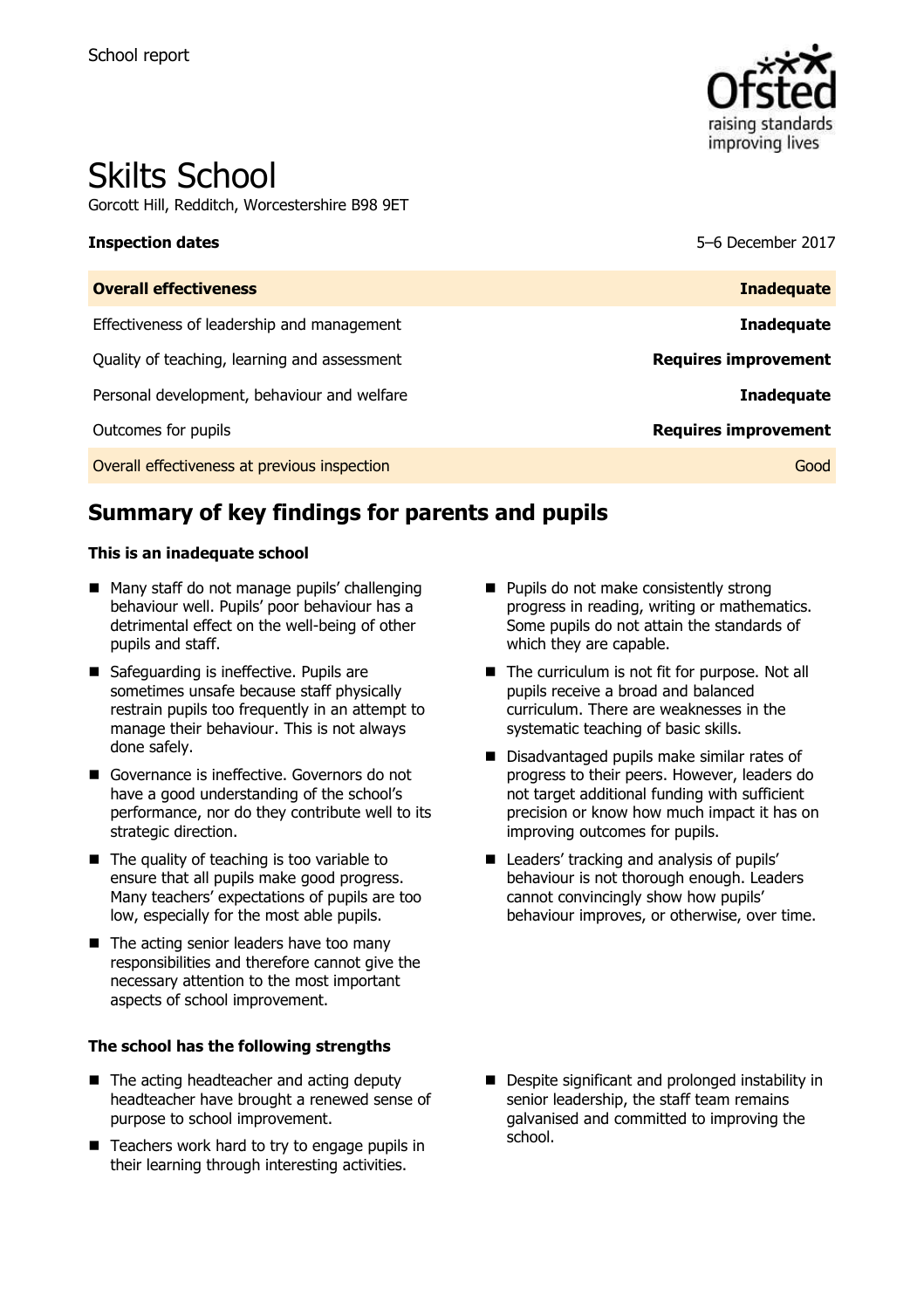

# **Full report**

In accordance with section 44(1) of the Education Act 2005, Her Majesty's Chief Inspector is of the opinion that this school requires special measures because it is failing to give its pupils an acceptable standard of education and the persons responsible for leading, managing or governing the school are not demonstrating the capacity to secure the necessary improvement in the school.

### **What does the school need to do to improve further?**

- As a matter of urgency, improve pupils' behaviour and their safety by:
	- minimising the use of physical intervention
	- carefully monitoring the use and appropriateness of physical intervention
	- tracking behaviour incidents with more rigour, analysing the tracking information to discern any patterns and trends and responding accordingly
	- putting in place interventions as necessary to help pupils manage and improve their behaviour
	- providing staff with training so they properly understand and respond appropriately to pupils' challenging behaviour
	- supporting teachers to devise effective strategies for the management of pupils with particularly challenging behaviour.
- Improve the quality of leadership and management by ensuring that:
	- safeguarding procedures are clearly understood and adhered to by all staff, especially in relation to making a written record of any concerns
	- governors have an in-depth understanding of the school's strengths and areas for development, and contribute fully to the school's strategic direction
	- all pupils have their full entitlement to a broad and balanced curriculum which meets their individual needs
	- the curriculum and teaching are carefully adapted for those pupils who are not thriving and progressing with the current offer
	- leaders carefully monitor and evaluate the use of additional funding for disadvantaged pupils so that it is used well to help them make good progress
	- leadership is more effectively distributed so that middle leaders have a wider impact on pupils' achievement across the school.
- Ensure that teaching is at least consistently good and leads to good outcomes by:
	- raising teachers' expectations of what pupils can achieve
	- identifying gaps in pupils' basic literacy and numeracy skills, and addressing these rapidly
	- providing work which is more challenging and makes pupils think harder, especially for the most able pupils
	- develop pupils' reading skills across the curriculum so they are given more frequent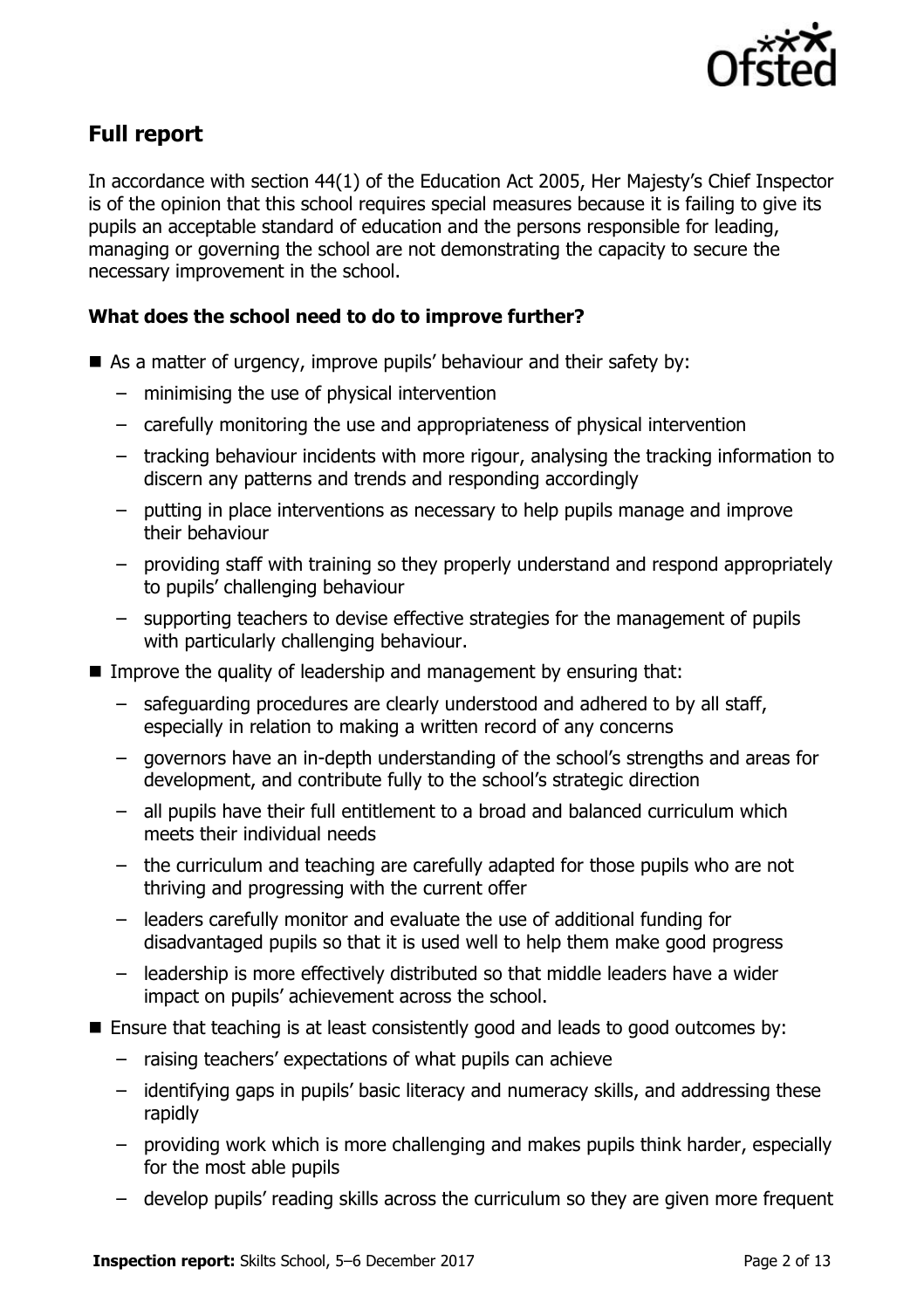

opportunities to practise and improve their reading.

An external review of governance should be undertaken in order to assess how this aspect of leadership may be improved.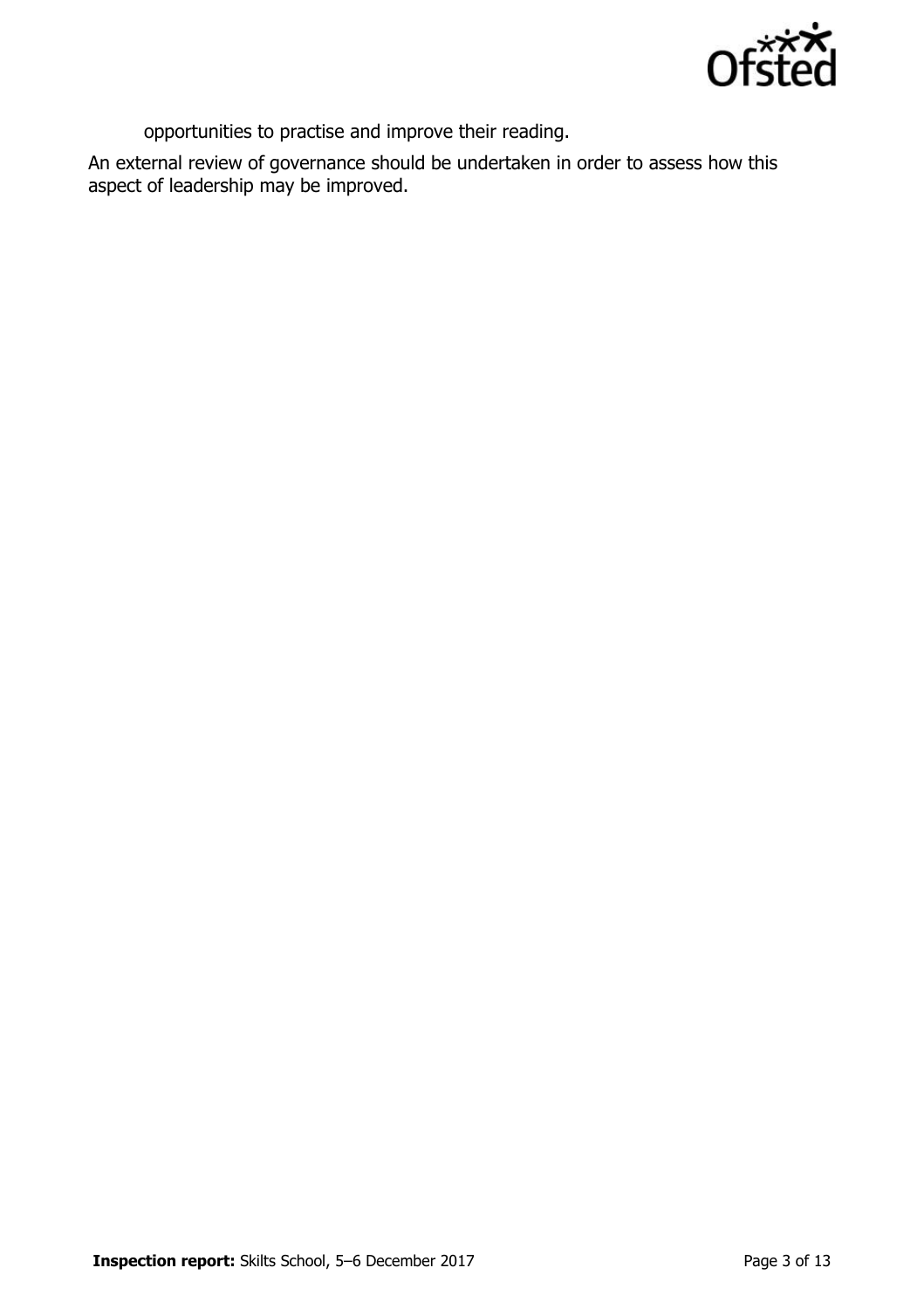

## **Inspection judgements**

#### **Effectiveness of leadership and management Inadequate**

- **Pupils are unsafe due to the high volume of physical restraints staff use to manage** pupils' behaviour. Some staff are too quick to resort to physical interventions before other non-physical methods are tried. Pupils told inspectors that they did not like 'being held' because it makes them 'more angry' and 'hurts'. Inspectors witnessed multiple restraints on pupils during the two-day inspection. Leaders do not keep accurate records of restraint.
- Turbulence and uncertainty in leadership, combined with staffing upheaval, have meant that improvements to the curriculum and the quality of teaching have not been sustained or seen through to completion. It is only very recently that leaders have begun to establish more consistent approaches to teaching and learning.
- The school's self-evaluation is inaccurate. Leaders and governors have an overinflated view of the school's performance. This means that, in the past, leaders had not accurately identified aspects of the school's work most in need of attention. Recent support from the local authority's commissioned school improvement adviser has helped leaders to reprioritise.
- The curriculum does not meet the needs of all pupils fully. Not all pupils receive an appropriate breadth and balance of subjects, and where they do, teachers' expectations are often too low. As a consequence, the school's curriculum does not provide enough opportunities for all pupils to acquire the skills, knowledge and understanding expected for their age or stage of development. Moreover, for pupils with the most complex needs, the typical classroom approaches are not working. These pupils therefore spend far too much time out of class and in corridors.
- At present, leaders do not check on curriculum coverage or its quality with sufficient rigour. Leaders do not ensure that the curriculum is appropriately adapted to meet the needs of those pupils with the most complex behavioural difficulties.
- Current leadership arrangements lack the capacity to secure rapid school improvement. Acting leaders show a clear willingness to bring about positive changes. However, they have too many leadership responsibilities, which means that they are too stretched and cannot consistently carry out their duties with the thoroughness required.
- While staff log pupils' behaviour incidents, leaders' analysis of record-keeping is weak. As a result, leaders do not respond as judiciously as they should to reduce the chance of pupils' negative behaviours from reoccurring. In addition, leaders do not systematically track whether pupils' behavioural, social and emotional development is progressing well enough, despite this aspect of learning being a core part of the school's purpose.
- Sometimes leaders ask parents to collect their children to take them home without this being recorded as a fixed-term exclusion.
- The quality of teaching is not improving quickly enough because, despite some checks on teaching and learning, leaders do not consistently follow up the advice given to teachers to ensure that it is implemented. This is partly due to the monitoring of teaching falling onto the shoulders of a few leaders. Most middle leaders have limited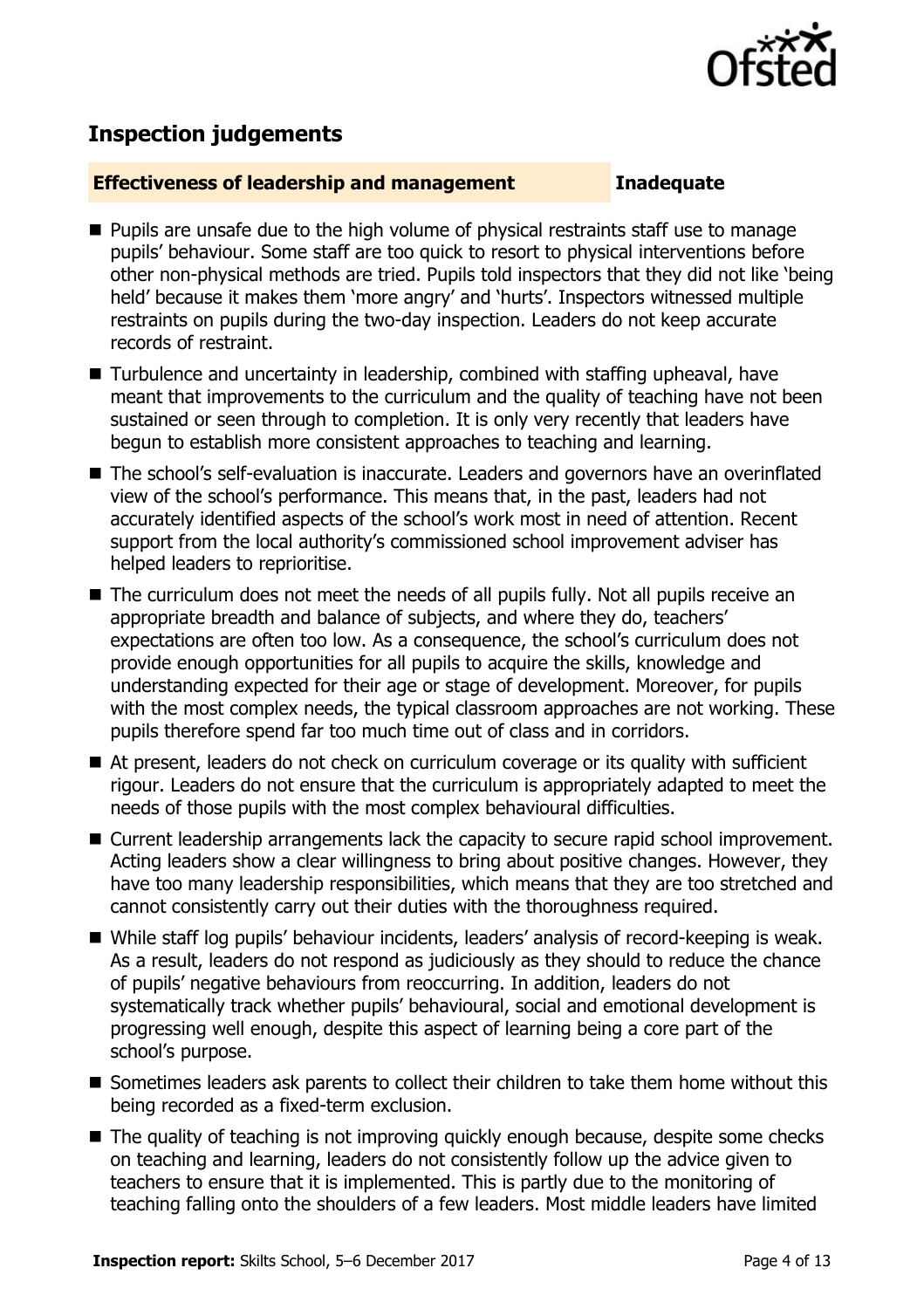

influence on raising standards in their specific subject areas.

- Leaders and governors have not evaluated the impact of pupil premium funding on the achievement of disadvantaged pupils. They know what it is spent on, but leaders are less clear about whether or not it leads to better outcomes for disadvantaged pupils.
- The acting headteacher and deputy headteacher are hard-working, and in their relatively short periods of time in post have helped to secure a renewed focus on raising pupils' achievement. The acting deputy headteacher has led work on improving assessment practice. This is beginning to have a positive effect on the quality of teaching and learning in some, but not all, classes.
- Pupils' social, moral, spiritual and cultural development is generally promoted well. Pupils experience a range of opportunities, including visits to places of worship and other places of cultural interest such as theatres. This helps pupils to be prepared well for life in modern Britain.
- The local authority has provided support to the school in relation to developing the skills and knowledge of the current interim leaders. Leaders value this support, which has enabled them to be more sharply focused on aspects of teaching that need most attention.
- The leadership of mathematics is developing well. The subject leader has an understanding of the relative strengths and weaknesses of the subject, and has set about implementing a series of actions to improve the quality of teaching and learning. There are already some positive indicators that the leader's strategy is proving successful.
- $\blacksquare$  Newly qualified teachers may not be appointed.

#### **Governance of the school**

- The arrangements for school governance have proved ineffective. Governors fail to keep pupils safe and do not ensure that pupils are consistently taught well and make good progress in their learning. Governors' involvement in driving forward school improvement and providing strategic direction is limited.
- Leaders share information about the school's performance with governors. However, governors are still unclear about what needs to be improved in the school, including issues related to the effective management of pupils' behaviour. Governors do not hold leaders to account with any rigour, although they do acknowledge and state that 'things have been falling behind'.
- While governors carry out regular checks on safeguarding, they fail to notice that pupils are at risk from unsafe practice within the school, especially, but not solely, related to the physical restraint of pupils. Governors were completely unaware about the significant number of times pupils have been restrained since September 2017.

#### **Safeguarding**

- The arrangements for safeguarding are not effective.
- The culture of safeguarding is weak. Many staff do not manage pupils' challenging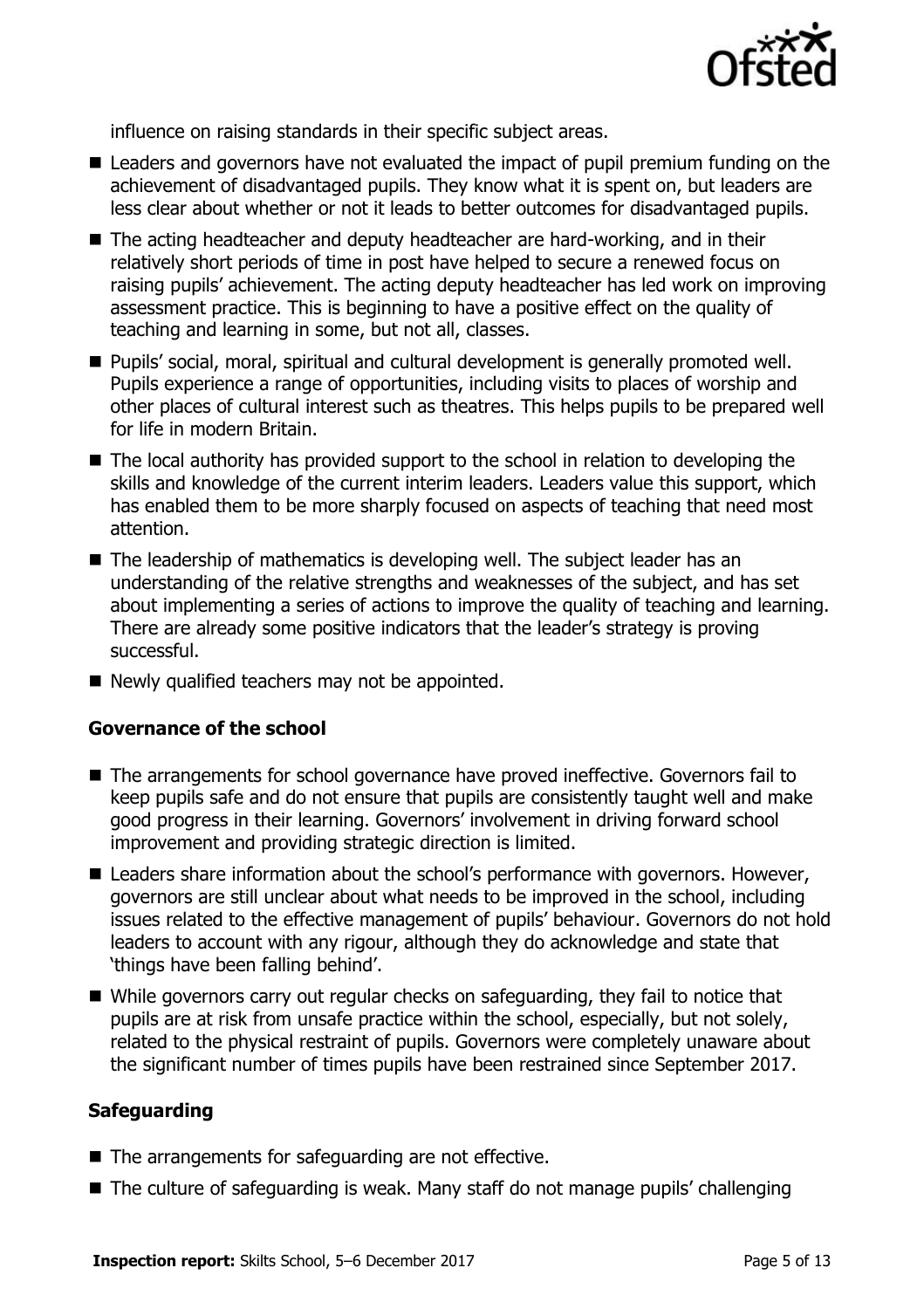

behaviour effectively. This leads to unsafe practices and the creation of tension around the school. Staff receive training in physical intervention. However, this is not effective. While staff often use physical intervention with the aim of keeping pupils safe, they do so too quickly, which escalates rather than de-escalates the situation. This results in the need for further or stronger intervention.

- During the inspection, pupils were observed climbing onto furniture and window ledges, repeatedly kicking doors and hitting out at staff. On too many occasions, staff did not manage these situations well. Some pupils say that they sometimes feel unsafe in school because of the behaviour of other pupils.
- All staff receive annual safeguarding training. However, there is not a comprehensive approach to recording safeguarding concerns that is understood by all staff. For example, some staff told inspectors that they would not always make a written record of a concern, despite this being a requirement of the school's safeguarding policy. Case folders were not thoroughly organised, providing scope for papers to be lost or removed.
- The building and particularly the school site are difficult to supervise. For example, pupils are able to climb over perimeter walls and leave the school premises without permission. This was observed happening during the inspection.
- All staff have been properly checked to ensure that they are suitable to work with children.

### **Quality of teaching, learning and assessment Requires improvement**

- The quality of teaching is too variable across the school. Too much teaching is not yet good because teachers do not consider pupils' individual needs carefully enough when planning the curriculum and associated learning experiences.
- Teachers' expectations of what pupils are capable of achieving are sometimes too low. This means that some pupils are not given enough work which challenges them. As a result, these pupils do not make strong enough progress to start to catch up with their reading, writing and mathematical skills.
- Too often, older pupils are set low-level tasks which keep them occupied but do little to extend their knowledge and understanding. At other times, particularly in writing, too many prompts are provided for the most able pupils. This prevents these pupils from demonstrating their true potential.
- **Pupils are sometimes unsure how to improve their work because not all teachers follow** the school's assessment policy. In other classes, feedback and guidance from teachers is much more effective and helps pupils make good progress in their learning.
- The quality of phonics teaching varies considerably. Some sessions are crisp and snappy, focus on the right sounds and enable pupils to quickly develop their reading skills. Other sessions are slow-paced and are taught by staff who have weak subject knowledge, sometimes pronouncing sounds incorrectly. This prevents pupils from making rapid improvement in their basic reading skills.
- **Teachers provide pupils with interesting opportunities to write for a range of purposes.** However, the systematic teaching of basic written skills, including handwriting and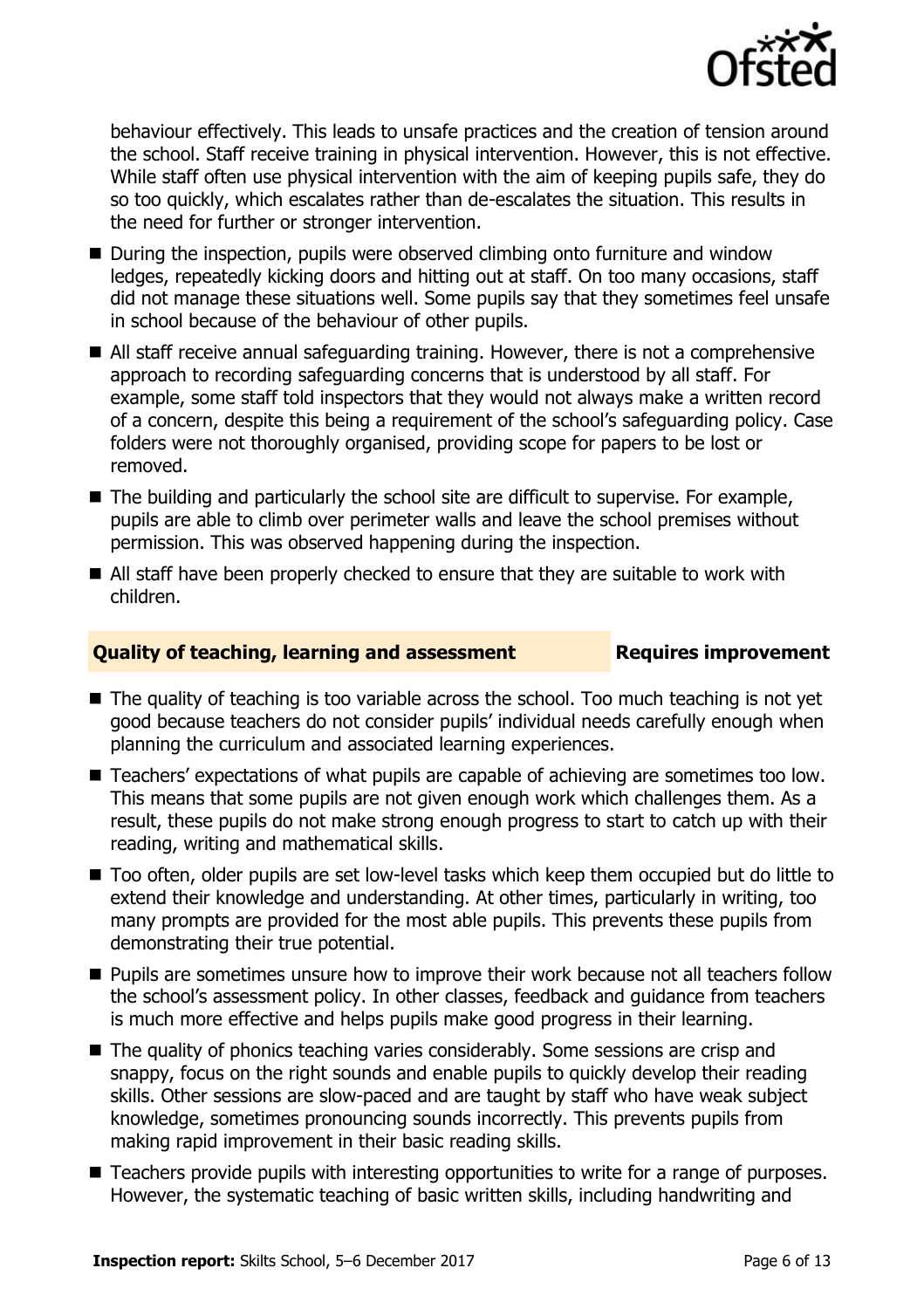

spelling, are not taught consistently well. Teachers' spelling in pupils' books is occasionally incorrect.

- A few teachers do not consistently use classroom resources well to promote good learning. Despite resources being readily available, sometimes groups of pupils share one resource and have to wait for their turn. Pupils become distracted and lose focus. This holds them back and slows progress.
- Despite some of the weaknesses in teaching, teachers adopt creative approaches to engage pupils in their learning. For example, pupils practise their spelling skills through playing word-based board games.
- $\blacksquare$  The teaching in key stage 1 is stronger than in key stage 2. This is because teachers take better account of pupils' specific learning and behavioural needs. Key stage 1 staff create a positive learning environment where most pupils thrive and achieve well. As a result, pupils respond well to teachers and produce some good work.
- The teaching of mathematics is improving as a result of teachers' training and development. Pupils are developing a more secure understanding of number and extending their mathematical language well.
- There is a good sense of teamwork between staff to support pupils' learning. Positive and nurturing relationships between staff and pupils helps encourage pupils to achieve. Teaching assistants help to keep pupils focused on the task in hand.
- Teachers frequently adopt a hands-on practical approach to teaching which encourages pupils' enjoyment in the learning process. For example, in a history lesson on the Second World War, pupils created different types of boats and tested them to see if they would float. These types of activity contribute well to pupils acquiring a good work ethic.

#### **Personal development, behaviour and welfare Inadequate**

#### **Personal development and welfare**

- The school's work to promote pupils' personal development and welfare requires improvement.
- Leaders organise the afternoon teaching sessions so there is a strong focus on supporting pupils' personal development. These sessions contribute well to pupils' social and emotional development. For example, in one session, pupils used role play very effectively to develop their skills in controlling their anger. In another lesson, pupils were able to identify people that they could trust and talk to.
- Teachers weave in aspects of spiritual, moral, social and cultural education into the curriculum skilfully. For example, pupils are helped to consider financial management issues through writing tasks such as 'Do people spend too much money at Christmas?' Most pupils are confident to talk to visitors about their learning. They say that teachers help them to learn, although they also comment that quite frequently their learning is disrupted by the behaviour of a few pupils in class.
- **Pupils say that bullying is rare. They understand the different forms that bullying can** take and recognise that bullying is not tolerated. Pupils have produced and displayed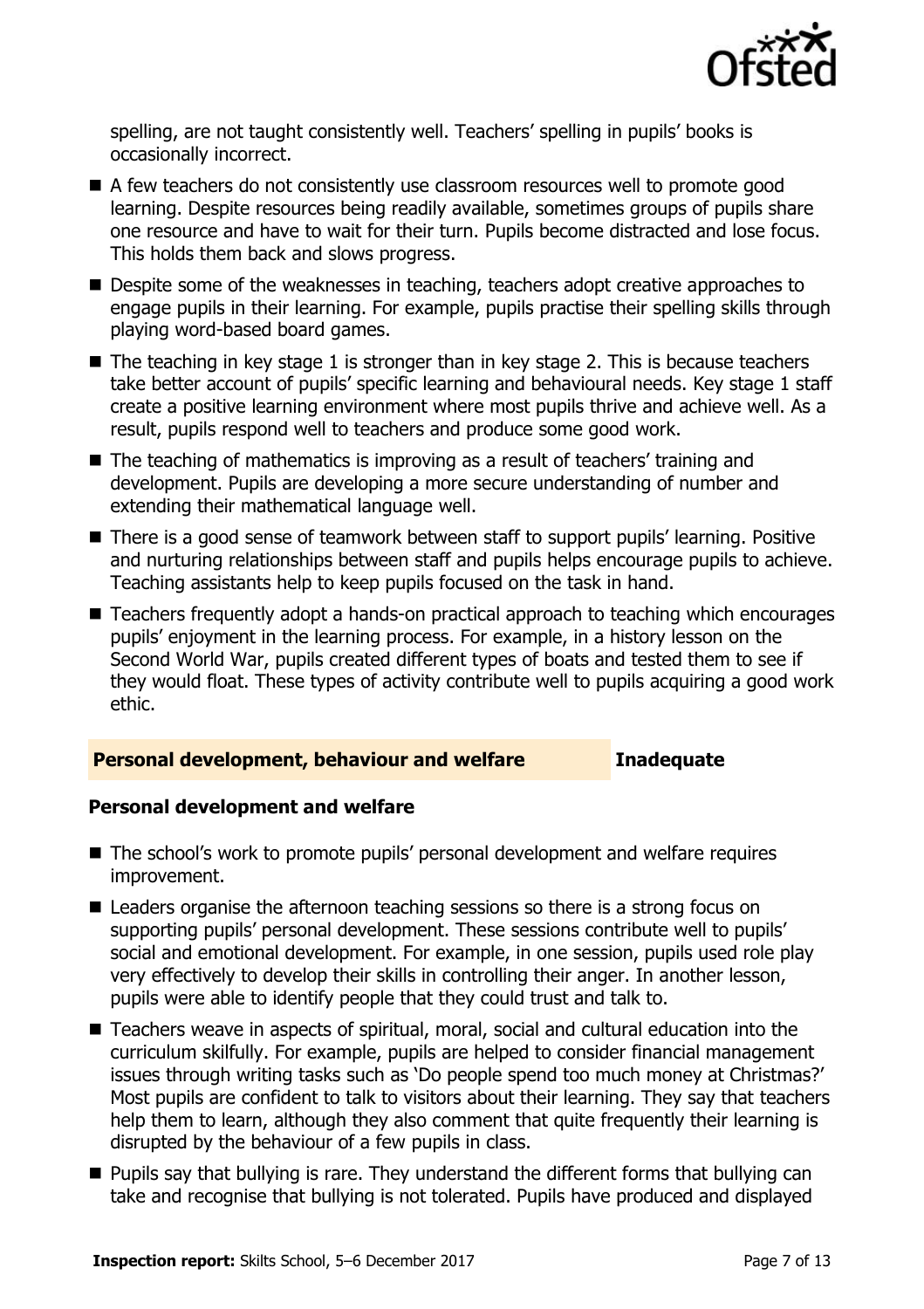

useful posters to remind one another that bullying is unacceptable. They can identify a trusted adult to talk to if they have any concerns and feel that any bullying would be dealt with.

- **Pupils have been taught how to appreciate and understand the different lifestyles that** exist in society. Pupils' attitudes to those who are different to themselves have been developed well.
- Pupils have a good understanding of the risks associated with technology. They can describe clearly how to stay safe online.

### **Behaviour**

- The behaviour of pupils is inadequate.
- The school's system for behaviour management works for some pupils and has little impact on others. Consequently, there is some very poor, aggressive behaviour, including swearing. At other times, pupils' classroom behaviour is settled and pupils are well focused. Too often, staff do not manage pupils with particularly challenging behaviour well.
- Leaders have not ensured that behaviour has been managed appropriately. A significant minority of pupils take themselves out of classrooms and disengage from learning. At times, these pupils are unsafe because they are unsupervised by staff or because staff physically intervene too quickly.
- **Pupils describe the behaviour of their peers as 'unpredictable', and this makes some** feel unsafe. In some classes, a domino effect often follows an initial disagreement between two pupils, where other pupils then become involved in the altercation.
- **Pupils' behaviour on the playground is generally acceptable and orderly. The area is not** particularly well resourced, and some resources, such as trikes for older pupils, are not suitable for their age and size.
- $\blacksquare$  There has been an increase in the number of exclusions since the time of the last inspection.
- $\blacksquare$  In a few classes, teachers make their expectations clear and set pupils suitably challenging tasks. In these classes, pupils' behaviour is better.
- **Pupils take pride in their work. Their books are usually well presented.**
- Attendance is improving, although it remains below the national average for primary schools. Leaders take effective action to curb poor attendance.

#### **Outcomes for pupils Requires improvement**

- **Pupils enter school at different times throughout the academic year, many having** missed some time in education and therefore having gaps in their learning. However, teachers do not systematically identify and address these gaps to enable all pupils to make good progress.
- Over time, pupils' progress is inconsistent. A few pupils make good progress. Others do not make enough progress in order to catch up and achieve closer to age-related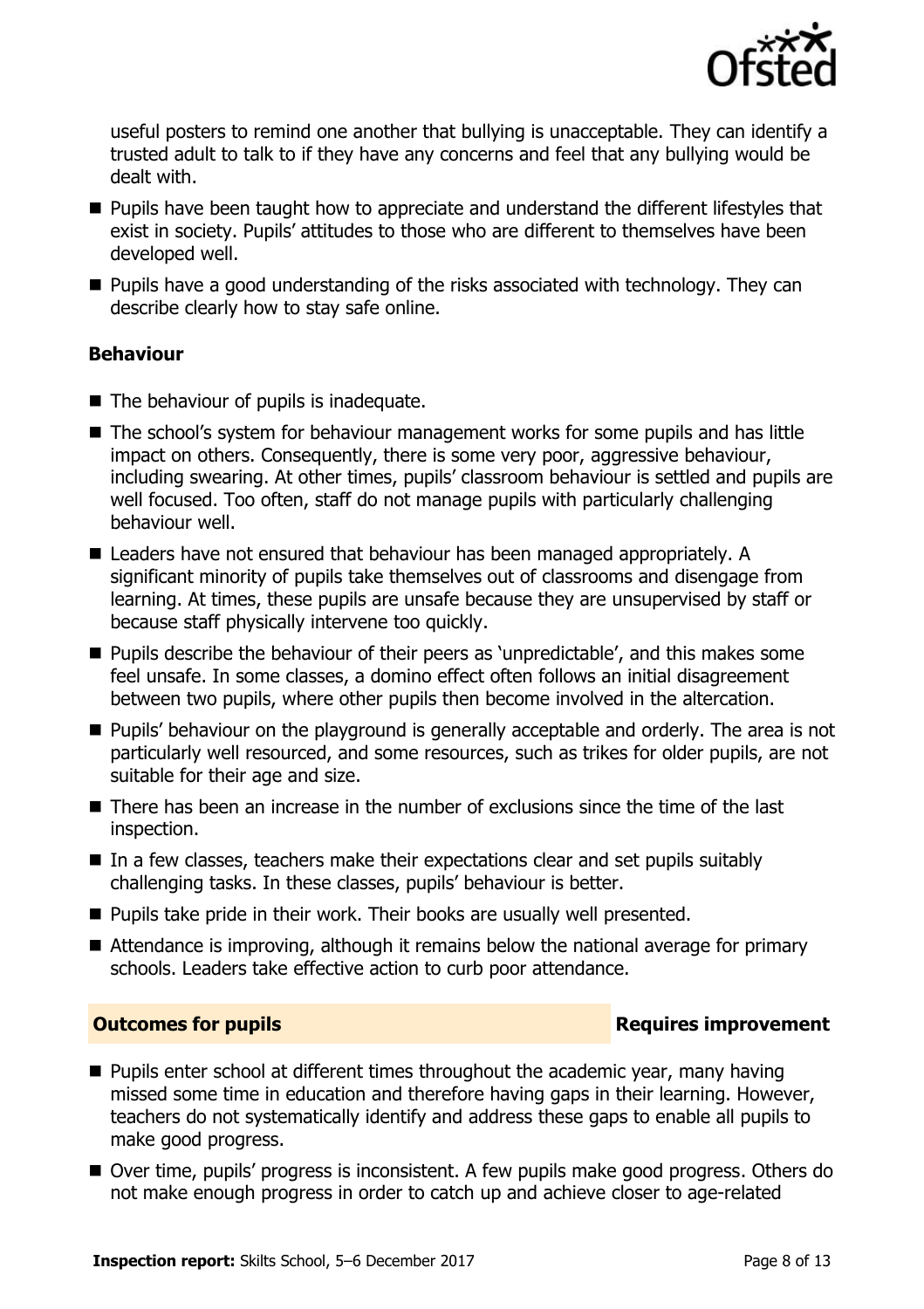

expectations. A significant minority of pupils underachieve because their behaviour is not well managed and this has a detrimental impact on their learning.

- The most able pupils, including those who are disadvantaged, are not making sufficient progress in their learning because the work they are given is often too easy. However, variability in the quality of teaching means that rates of progress for these pupils are better in key stage 1 than in key stage 2.
- The large majority of pupils are disadvantaged. They achieve similarly to those who are not disadvantaged.
- **Pupils' basic skills, particularly in handwriting and spelling, are not improving quickly** enough. This holds back pupils in being able to communicate effectively and make good progress in their writing.
- Evidence from books shows that current pupils are making better progress in mathematics. Pupils' progress over time in writing is weaker than reading and mathematics.
- **Pupils'** achievement across the wider curriculum is patchy because of teachers' different expectations. For example, in computing, pupils achieve well because the subject leader has good subject knowledge and higher expectations of what pupils can achieve. Conversely, in art, outcomes are weaker because of teachers' lower expectations.
- Even allowing for pupils' low starting points, the standards attained in reading by the end of Year 6 are low, which hampers their ability to fully access future learning. Consequently, some pupils are not well prepared for the next stage of their education. Many pupils start at Skilts with poor attitudes to learning. Teachers are successful in engaging many pupils in activities which enable them to understand the benefits of learning and start achieving.
- More recently, leaders have put in place better systems for those pupils who are at risk of falling behind in their learning to ensure that they receive timely and effective support. However, the impact of this work is still too early to measure.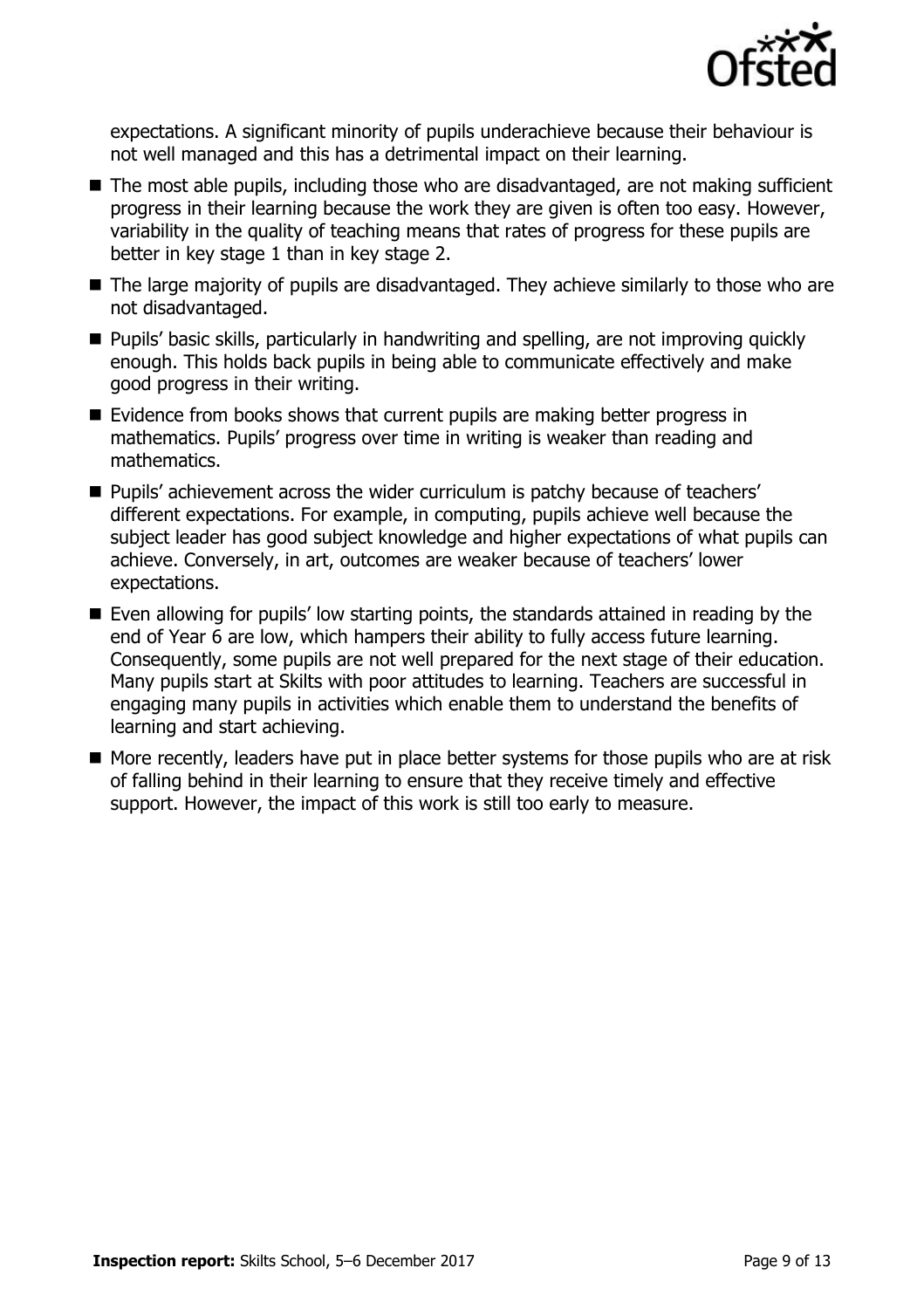

# **School details**

| Unique reference number | 103617     |
|-------------------------|------------|
| Local authority         | Birmingham |
| Inspection number       | 10025414   |

The inspection of residential provision was carried out under the Children Act 1989, as amended by the Care Standards Act 2000, having regard to the national minimum standards for residential special schools.

| Type of school                      | Special                    |
|-------------------------------------|----------------------------|
| <b>School category</b>              | Community special          |
| Age range of pupils                 | 5 to 11                    |
| <b>Gender of pupils</b>             | <b>Boys</b>                |
| Number of pupils on the school roll | 80                         |
| Appropriate authority               | The governing body         |
| Chair                               | Lesley Burgess             |
| <b>Headteacher</b>                  | Dominic Crompton           |
| Telephone number                    | 01527 853851               |
| Website                             | www.skilts.bham.sch.uk     |
| Email address                       | enquiry@skilts.bham.sch.uk |
| Date of previous inspection         | 18-19 March 2014           |

### **Information about this school**

- $\blacksquare$  The headteacher was not present during the inspection. There has been an acting headteacher in post since February 2017.
- The school does not meet requirements on the publication of information about the physical education (PE) and sports premium, key stage 2 assessment results or the school's accessibility plan for disabled pupils on its website.
- Skilts School provides day education and part-time mid-week residential care during term-time for boys with social, emotional, mental and health needs. Pupils are referred to the school by Birmingham local authority and other nearby local authorities.
- All pupils have an education, health and care plan or a statement of special educational needs. Many pupils have additional needs, including autistic spectrum disorders and dyslexia.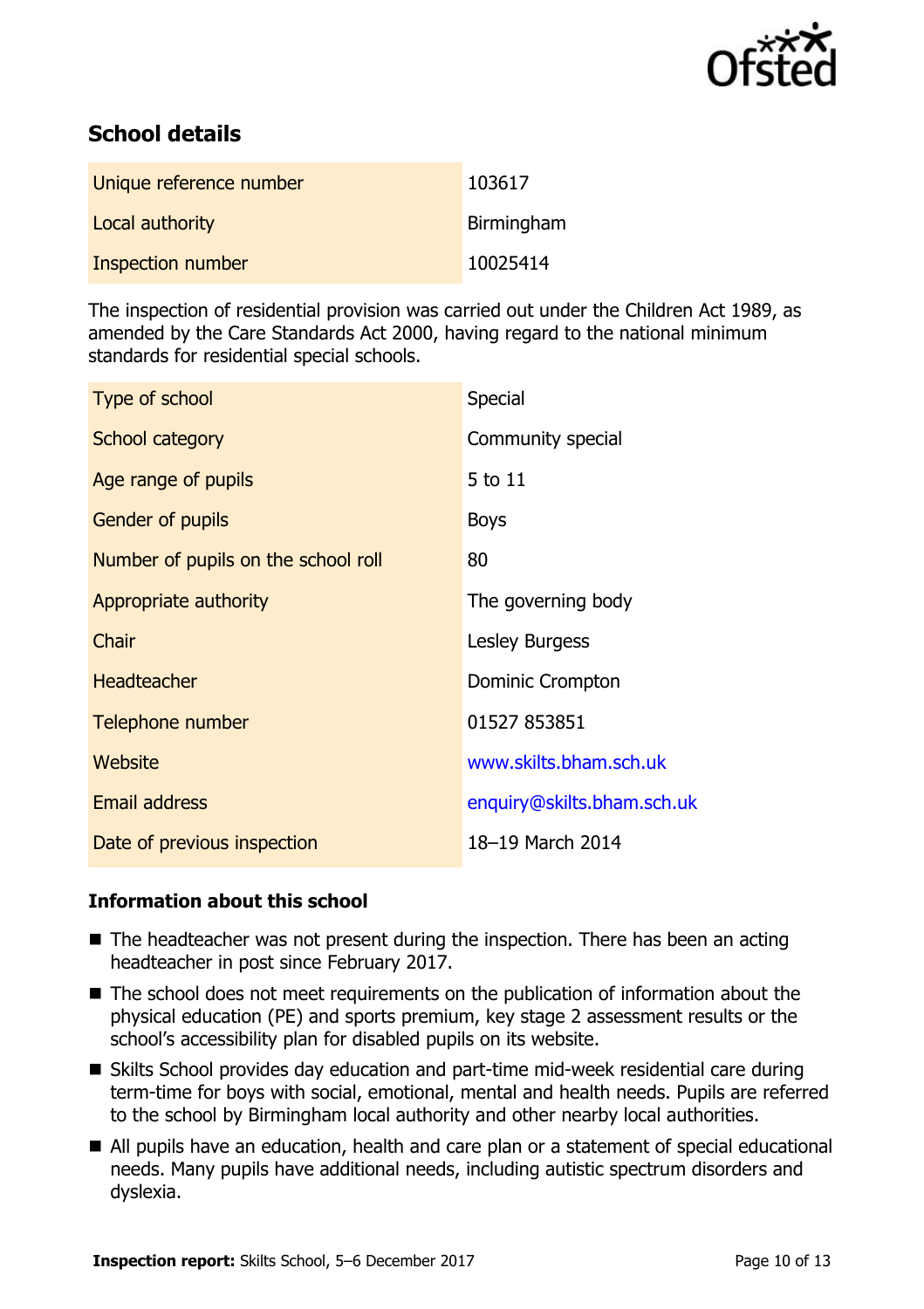

- Just over half of all pupils are White British. Other ethnicities include Black or Black British Caribbean, Mixed White and Asian, Mixed White and Black Caribbean. A very low proportion of pupils speak English as an additional language.
- The proportion of disadvantaged pupils is above the national average.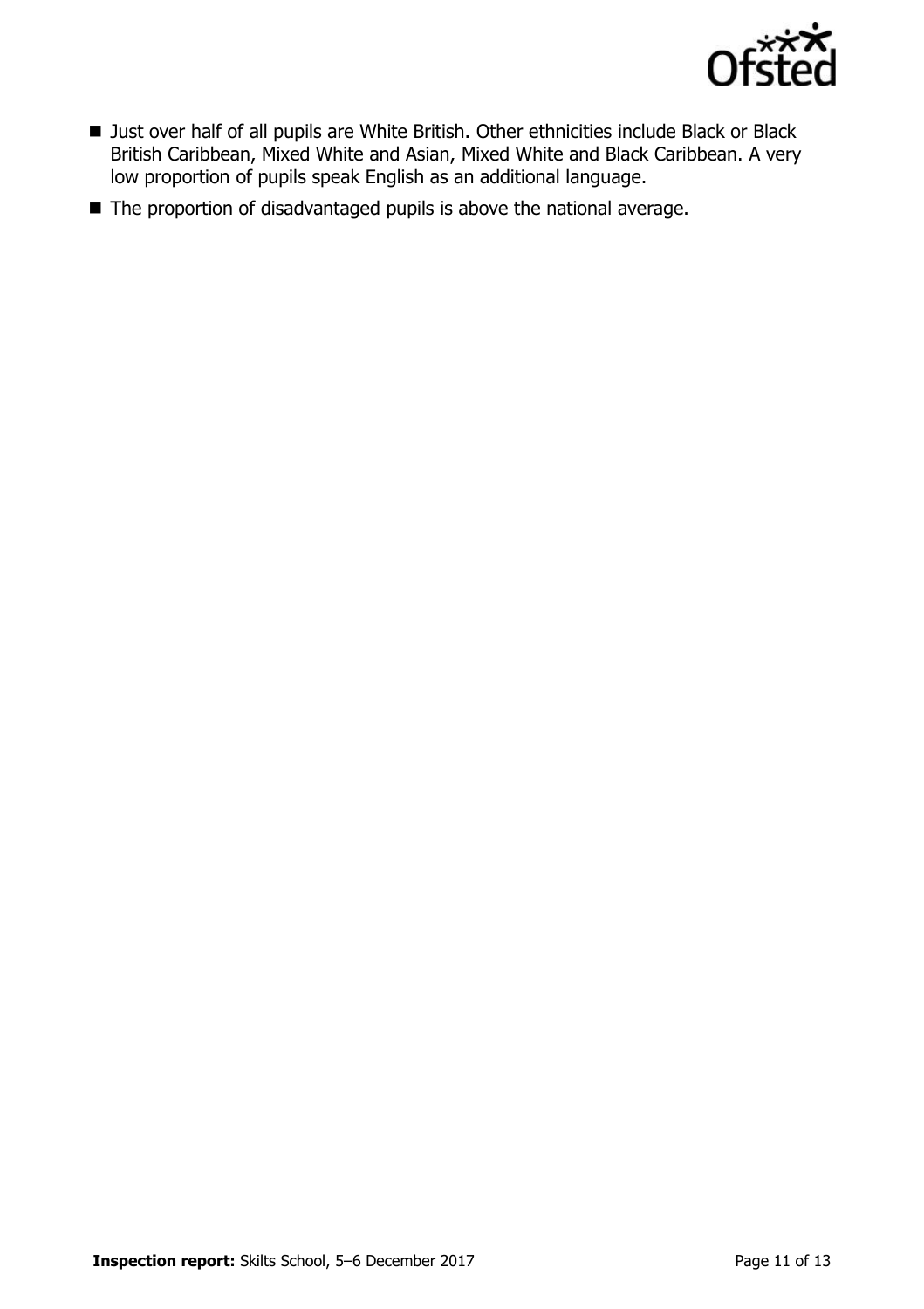

# **Information about this inspection**

- Inspectors observed lessons in all classes, including PE in the school hall. This included some joint observations with senior leaders. Inspectors reviewed a wide range of pupils' work, particularly in English and mathematics books.
- Inspectors interviewed pupils and spoke to them during lessons and at other times to gather their views.
- **Inspectors held meetings with the acting headteacher, deputy headteacher, the** designated leader for safeguarding and the leader for mathematics. The lead inspector met with two representatives of the local authority.
- $\blacksquare$  The lead inspector met with two governors, including the chair of the governing body.
- There were insufficient responses from parents and carers to the Ofsted online questionnaire (Parent View) to draw any conclusions. Inspectors took into account three free-text responses from parents.
- Inspectors listened to pupils read.
- Inspectors considered 35 responses to the staff questionnaire. No pupils completed the pupil survey.
- This was an aligned inspection with social care. An inspection of the residential provision was carried out at the same time and a separate report was produced.
- The inspection team took into account a wide range of information, including the school's website, development plan, pupils' assessment information and leaders' documentation from the monitoring of teaching and learning. Inspectors reviewed documents relating to safeguarding, as well as governing body minutes and notes of visits from the local authority.

### **Inspection team**

| Tim Hill, lead inspector | Her Majesty's Inspector |
|--------------------------|-------------------------|
| Linda McGill             | Ofsted Inspector        |
| <b>Sue Morris-King</b>   | Her Majesty's Inspector |